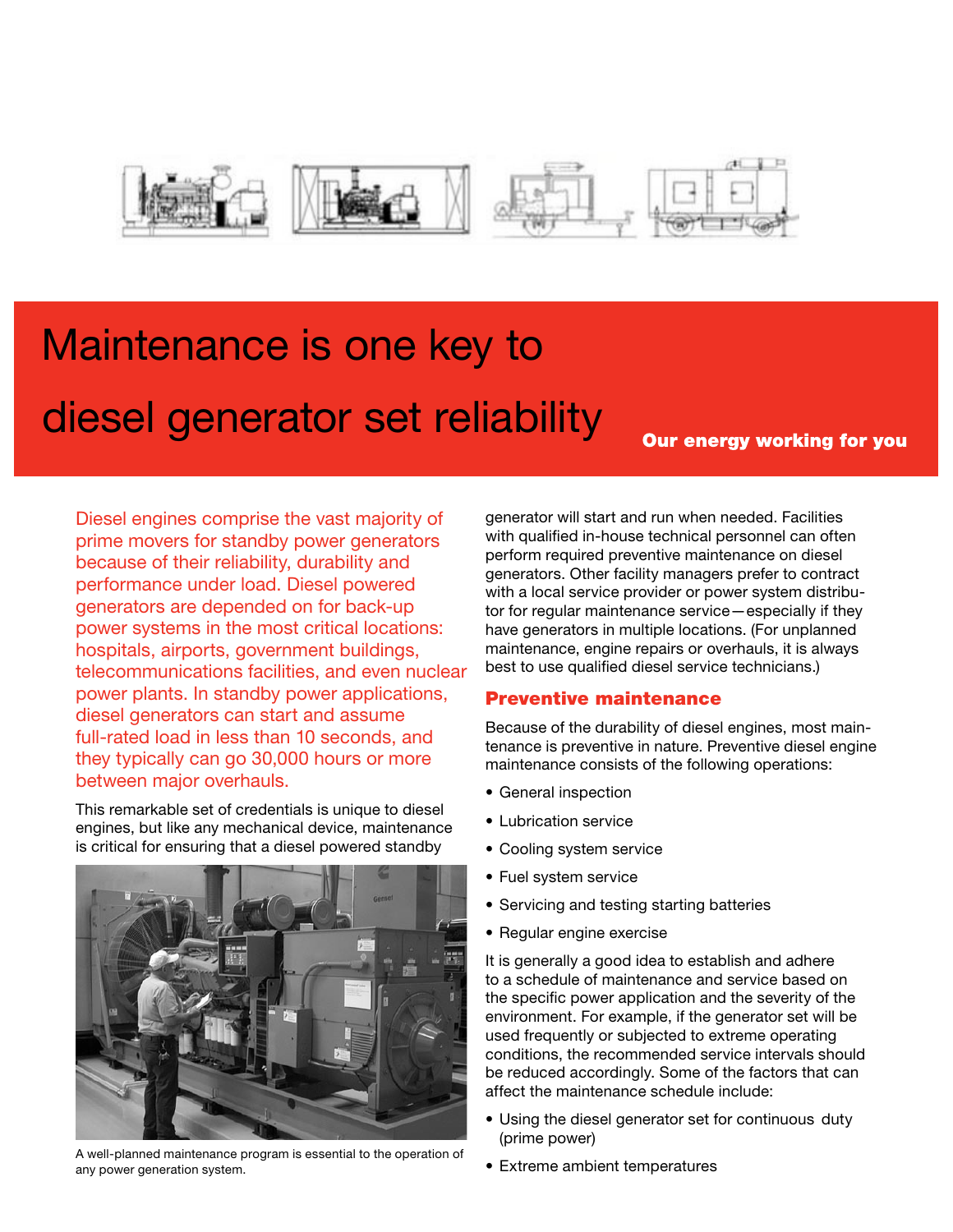- Exposure to weather
- Exposure to salt water
- Exposure to dust, sand or other airborne contaminates

If the generator set will be subjected to some or all of these extreme operating conditions, it is best to consult with the engine manufacturer to develop an appropriate maintenance schedule. The best way to keep track of maintenance intervals is to use the running time meter on the generator set to keep an accurate log of all service performed. This log will also be important for warranty support. FIGURE 1 shows a typical diesel engine maintenance schedule for generator sets.

| <b>Maintenance</b>          | <b>Service time</b> |        |   |                         |   |
|-----------------------------|---------------------|--------|---|-------------------------|---|
| ltems                       | Daily               | Weekly |   | Monthly 6 Months Yearly |   |
| Inspection                  | X                   |        |   |                         |   |
| Check coolant heater        | X                   |        |   |                         |   |
| Check coolant level         | X                   |        |   |                         |   |
| Check oil level             | X                   |        |   |                         |   |
| Check fuel level            | X                   |        |   |                         |   |
| Check charge-air piping     | X                   |        |   |                         |   |
| Check/clean air cleaner     |                     | X      |   |                         |   |
| Check battery charger       |                     | X      |   |                         |   |
| Drain fuel filter           |                     | X      |   |                         |   |
| Drain water from fuel tank  |                     | X      |   |                         |   |
| Check coolant concentration |                     |        | x |                         |   |
| Check drive belt tension    |                     |        | X |                         |   |
| Drain exhaust condensate    |                     |        | X |                         |   |
| Check starting batteries    |                     |        | X |                         |   |
| Change oil and filter       |                     |        |   | x                       |   |
| Change coolant filter       |                     |        |   | X                       |   |
| Clean crankcase breather    |                     |        |   | X                       |   |
| Change air cleaner element  |                     |        |   | X                       |   |
| Check radiator hoses        |                     |        |   | X                       |   |
| Change fuel filters         |                     |        |   | X                       |   |
| Clean cooling system        |                     |        |   |                         | x |

**FIGURE 1** – Typical diesel maintenance schedule.

### General inspection

When the generator set is running, operators need to be alert for mechanical problems that could create unsafe or hazardous conditions. Following are several areas that should be inspected frequently to maintain safe and reliable operation.

- **• Exhaust system:** With the generator set operating, inspect the entire exhaust system including the exhaust manifold, muffler and exhaust pipe. Check for leaks at all connections, welds, gaskets and joints, and make sure that the exhaust pipes are not heating surrounding areas excessively. Repair any leaks immediately.
- **• Fuel system:** With the generator set operating, inspect the fuel supply lines, return lines, filters and fittings for cracks or abrasions. Make sure the lines are not rubbing against anything that could cause an eventual breakage. Repair any leaks or alter line routing to eliminate wear immediately.
- **• DC electrical system:** Check the terminals on the starting batteries for clean and tight connections. Loose or corroded connections create resistance which can hinder starting.
- **• Engine:** Monitor fluid levels, oil pressure and coolant temperatures frequently. Most engine problems give an early warning. Look and listen for changes in engine performance, sound, or appearance that will indicate that service or repair is needed. Be alert for misfires, vibration, excessive exhaust smoke, loss of power or increases in oil or fuel consumption.

### Lubrication service

Check the engine oil level when the engine is shut down at the interval specified in FIGURE 1. For accurate readings on the engine's dipstick, shut off the engine and wait approximately 10 minutes to allow the oil in the upper portions of the engine to drain back into the crankcase. Follow the engine manufacturer's recommendations for API oil classification and oil viscosity. Keep the oil level as near as possible to the "full" mark on the dipstick by adding the same quality and brand of oil.

Change the oil and filter at the intervals recommended in FIGURE 1. Check with the engine manufacturer for procedures for draining the oil and replacing the oil filter. Used oil and filters must be disposed of properly to avoid environmental damage or liability.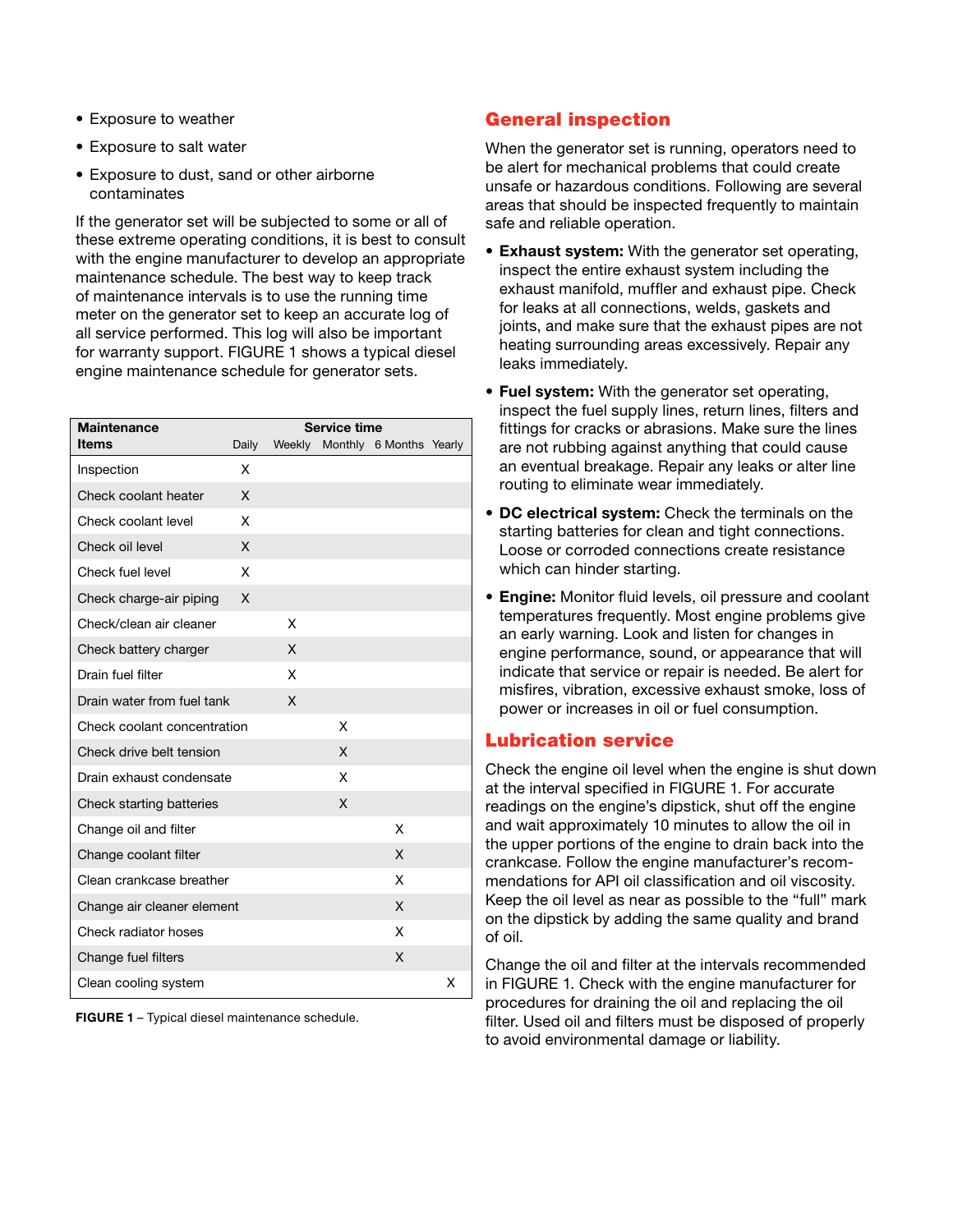







#### Power system maintenance program

A well-planned maintenance program is essential to the operation of any power generation system. Cummins Power Generation offers planned maintenance agreements on all makes and models of generators – regardless of the manufacturer. For customers with fewer than ten generator sets and customers outside the U.S. and Canada, local Cummins distributors

are nearby to provide a comprehensive maintenance program tailored to your needs. For customers in the US and Canada with more than ten gensets, Cummins Power Generation offers PowerCare® Advantage—your single source for preventative power system maintenance. PowerCare Advantage provides proactive maintenance, 24-hour emergency service, consolidated billing and online management reporting—all from one source.

#### Cooling system service

Check the coolant level during shutdown periods at the interval specified in FIGURE 1. Remove the radiator cap after allowing the engine to cool and, if necessary, add coolant until the level is about 3/4-inch below the radiator cap lower sealing surface. Heavy duty diesel engines require a balanced coolant mixture of water, antifreeze and coolant additives. Use a coolant solution as recommended by the engine manufacturer.

Inspect the exterior of the radiator for obstructions and remove all dirt or foreign material with a soft brush or cloth. Use care to avoid damaging the fins. If available, use low pressure compressed air or a stream of water in the opposite direction of normal air flow to clean the radiator. Check the operation of the coolant heater by verifying that hot coolant is being discharged from the outlet hose.

#### Fuel system service

Diesel fuel is subject to contamination and deterioration over time, and one reason for regular generator set exercise is to use up stored fuel over the course of a year before it degrades. In additional to other fuel system service recommended by the engine manufacturer, the fuel filters should be drained at the interval indicated in FIGURE 1. Water vapor accumulates and condenses in the fuel tank and must also be periodically drained from the tank along with any sediment present.

The charge-air piping and hoses should be inspected daily for leaks, holes, cracks or loose connections. Tighten the hose clamps as necessary. Also, inspect the charge-air cooler for dirt and debris that may be blocking the fins. Check for cracks, holes or other damage.

The engine air intake components should be checked at the interval indicated in FIGURE 1. The frequency of cleaning or replacing air cleaner filter elements is primarily determined by the conditions in which the generator set operates. Air cleaners typically contain a paper cartridge filter element which can be cleaned and reused if not damaged.

#### Starting batteries

Weak or undercharged starting batteries are the most common cause of standby power system failures. Even when kept fully charged and maintained, lead-acid starting batteries are subject to deterioration over time and must be periodically replaced when they no longer hold a proper charge. Only a regular schedule of inspection and testing under load can prevent generator starting problems. See FIGURE 1 for the recommended inspection interval for the batteries and charging system.

**• Testing batteries:** Merely checking the output voltage of the batteries is not indicative of their ability to deliver adequate starting power. As batteries age, their internal resistance to current